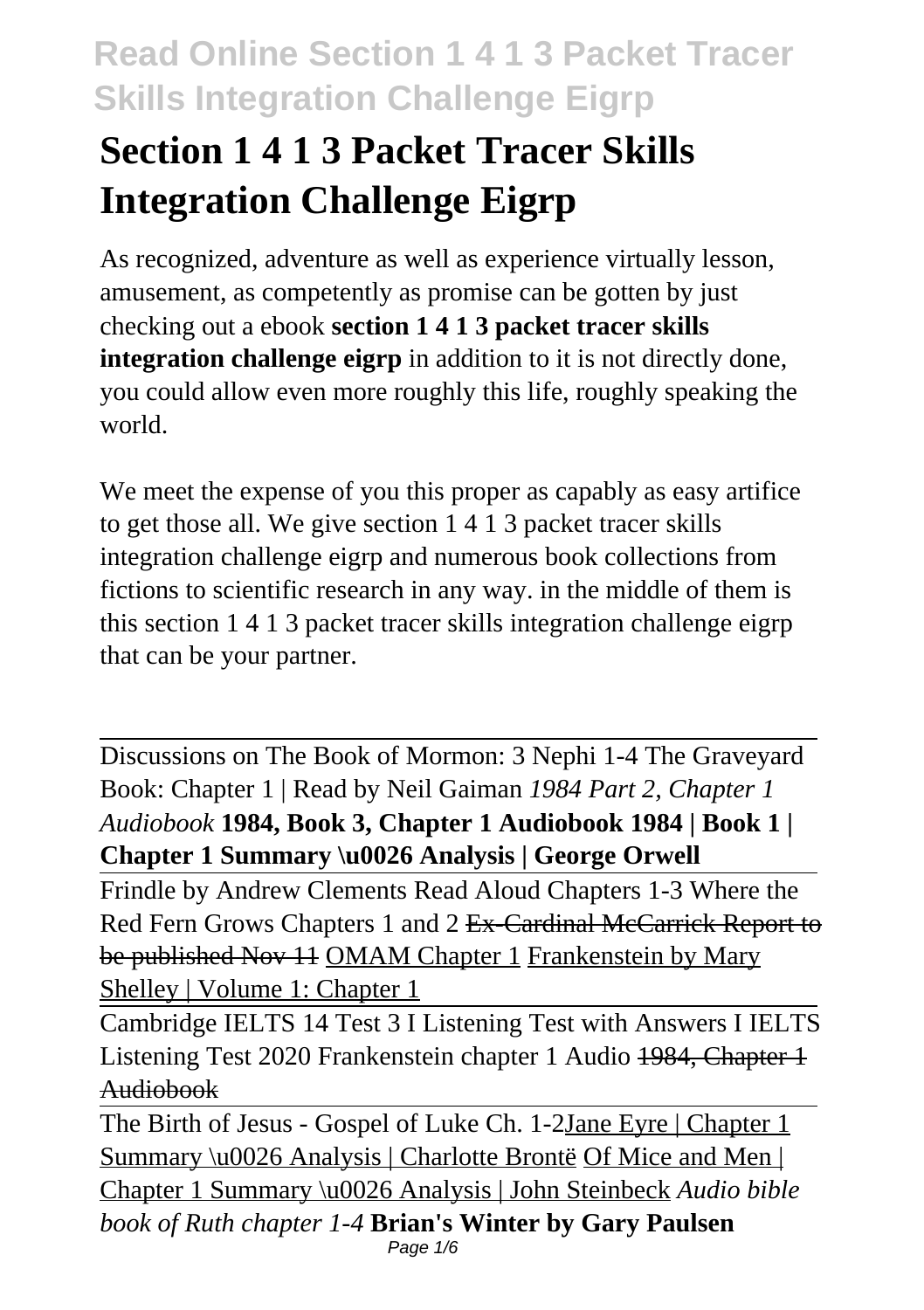**Chapters 1-3** The Hate U Give Chapter 1 - Read by Ms. Nisa **1984, Chapter 4 Audiobook** Section 1 4 1 3

• sections 1(3), 1(3A) and 1(4) provide registration by entitlement of people born in the UK after 1 January 1983 • section 1(4) provides an entitlement provision for either a child or an adult •...

#### Registration as British citizen: children

(4) A person born in the United Kingdom after commencement who is not a British citizen by virtue of subsection (1) [F9, (1A)] or (2) shall be entitled, on an application for his registration as a...

#### British Nationality Act 1981

(3) The court or adoption agency must at all times bear in mind that, in general, any delay in coming to the decision is likely to prejudice the child's welfare. (4) The court or adoption agency...

#### Adoption and Children Act 2002

This annex sets out the criteria for classification in hazard classes and in their differentiations and sets out additional provisions on how the criteria may be met.

### CLP, ANNEX I, CLASSIFICATION AND LABELLING REQUIREMENTS ...

(3) A statement under section 1 may refer the employee for particulars of either of the matters specified in subsection (4)(e) of that section to the law or to the provisions of any collective agreement directly affecting the terms and conditions of the employment which is reasonably accessible to the employee.

Employment Rights Act 1996, Sections 1 – 4: Statement of ... 3: Cooperation and accountability. i. You keep up to date with and follow the law and regulation governing the way you work. You cooperate with the SRA, other regulators, ombudsmen and those bodies with a role overseeing and supervising the delivery of, or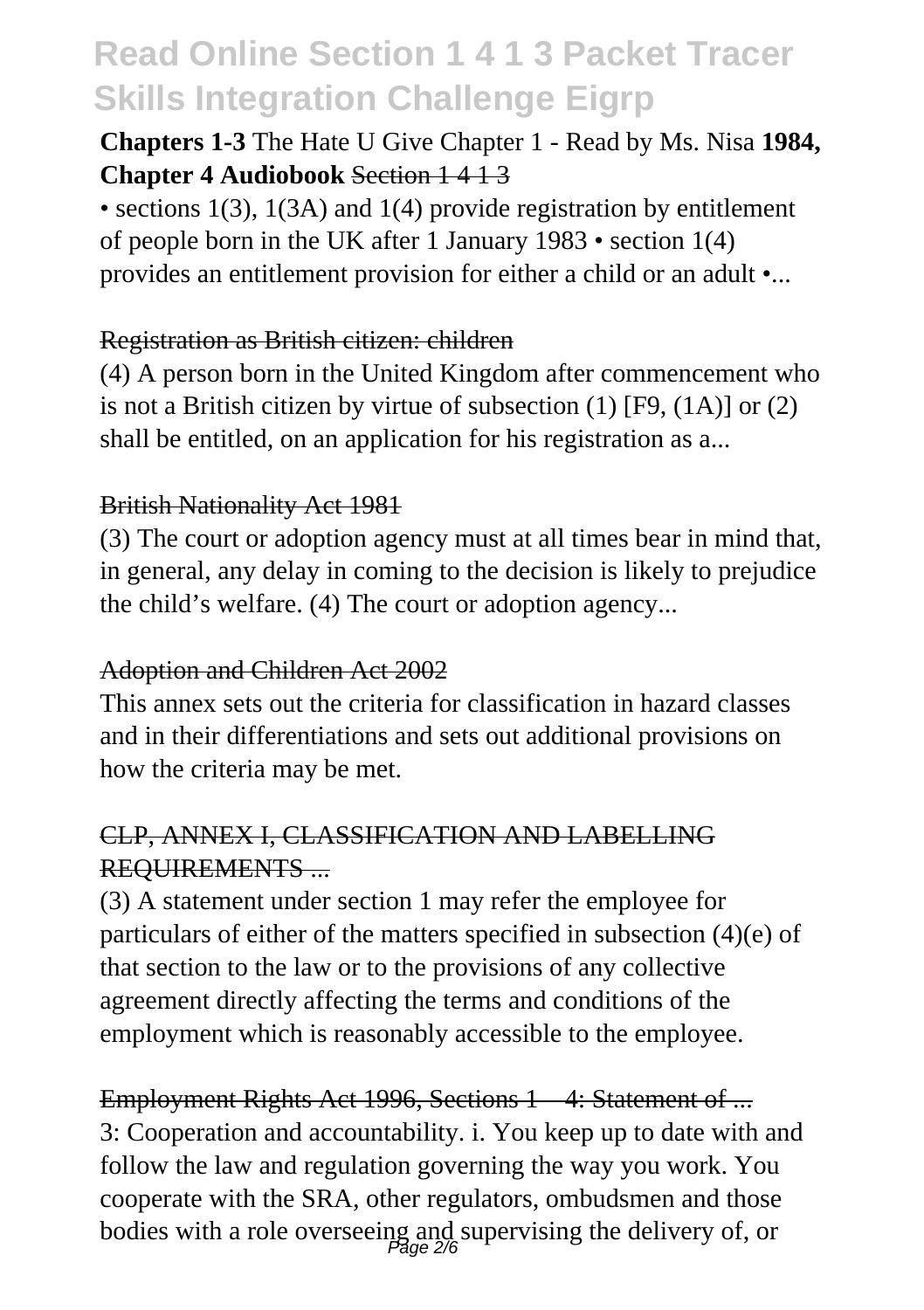investigating concerns in relation to, legal services.

### SRA | Code of Conduct for Firms | Solicitors Regulation ...

1 Power of constable to stop and search persons, vehicles etc. E+W (1) A constable may exercise any power conferred by this section— (a) in any place to which at the time when he proposes to exercise the power the public or any section of the public has access, on payment or otherwise, as of right or by virtue of express or implied permission; or (b) in any other place to which people have ...

#### Police and Criminal Evidence Act 1984

1 Statement of initial employment particulars. E+W+S (1) Where [F1 a worker] begins employment with an employer, the employer shall give to [F2 the worker] a written statement of particulars of employment. [F3  $(2)$  Subject to sections  $2(2)$  to  $(4)$ — $(a)$  the particulars required by subsections (3) and (4) must be included in a single document; and (b) the statement must be given not later than ...

### Employment Rights Act 1996

(3) An offence committed under this section by destroying or damaging property by fire shall be charged as arson. Modifications etc. (not altering text) C1 S. 1 applied by Aviation and Maritime Security Act 1990 (c. 31, SIF 39:2), s. 18(2) C2 S. 1 extended (prosp.

### Criminal Damage Act 1971

4.1.3.1 Lifelines shall be securely becketed around the inside and outside of the liferaft. 4.1.3.2 The liferaft shall be fitted with an efficient painter of length equal to not less than 10 m plus the distance from the stowed position to the waterline in the lightest seagoing condition or 15 m whichever is the greater.

# LSA-Code International Life-saving appliance Code (MSC.48 ... Page 3/6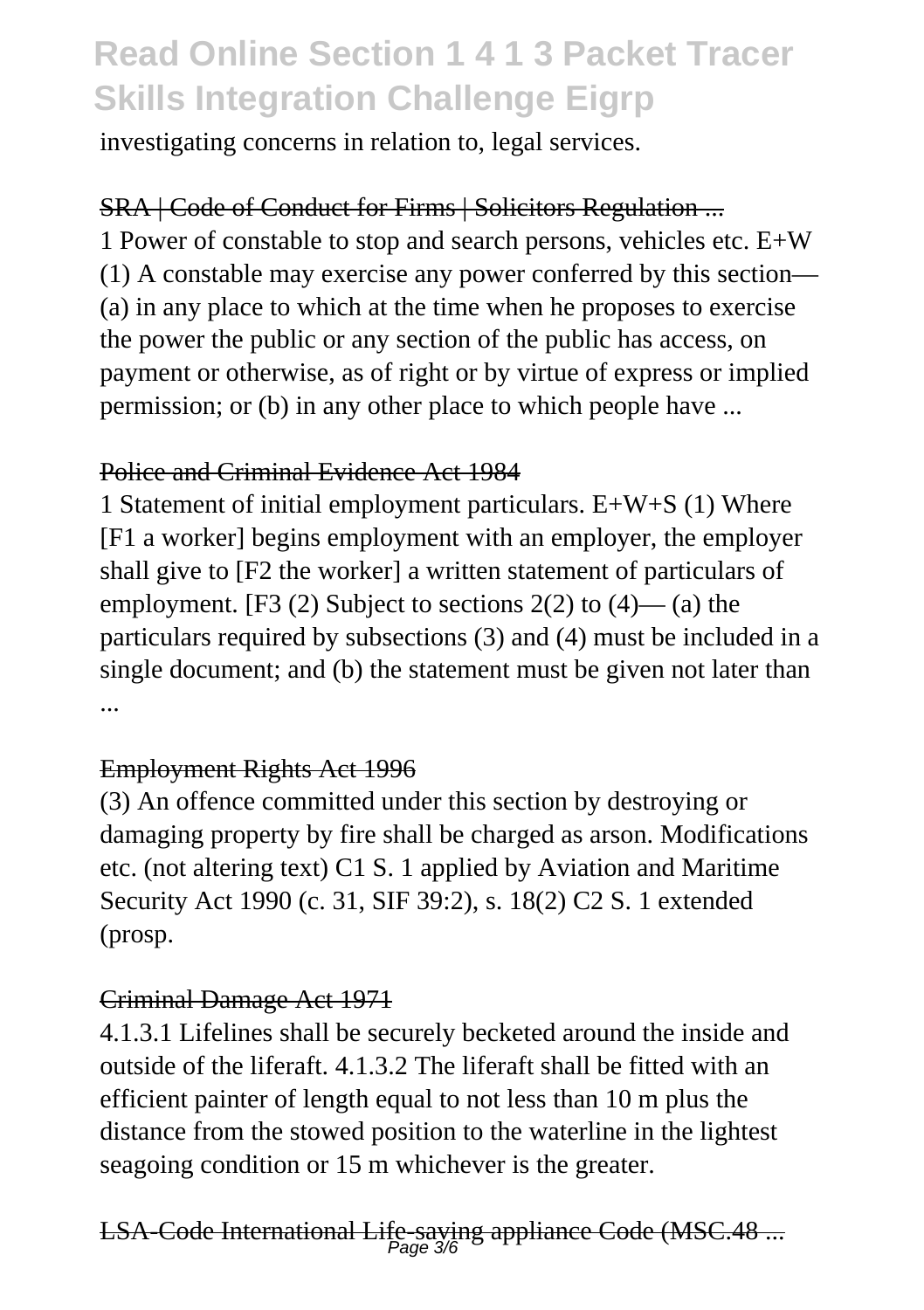This defect will be added to section 4.4.3 of the inspection manual. 4.5.4 Compliance with requirements - Front and rear fog lamps Information will be added to clarify how to check if the rear fog ...

#### [Withdrawn] MOT inspection manual for cars and passenger ...

5.1-5.3: Referrals, introductions and separate businesses. i. ... Made under sections 31 and 32 of the Solicitors Act 1974, section 89 of, and paragraphs 2 and 3 of Schedule 14 to, the Courts and Legal Services Act 1990 and section 57(2) and (8) of the Legal Aid, Sentencing and Punishment of Offenders Act 2012. ...

### SRA | Code of Conduct for Solicitors, RELs and RFLs ... 6.1.1. General condition. This sub-section covers the condition of the general structure but does not include prescribed areas. These are checked under sections 1 (brakes), 2 (steering), 5 (axles ...

6. Body, structure and attachments - MOT inspection manual ... 4.1 Investigator's Qualifications and Agreements. 4.1.1 The investigator(s) should be qualified by education, training, and experience to assume responsibility for the proper conduct of the trial, should meet all the qualifications specified by the applicable regulatory requirement(s), and should provide evidence of such qualifications through up-to-date curriculum vitae and/or other ...

### ICH GCP - 4. INVESTIGATOR - ICH GCP

(4) This paragraph does not apply in the context of applications made under section BPILR or DVILR. GEN.3.3.(1) In considering an application for entry clearance or leave to enter or remain where ...

Immigration Rules Appendix FM: family members ... - gov.uk 4.1.3: Barbiturates 4.2: Drugs used in psychoses and related disorders 4.2.1: Antipsychotic drugs 4.2.2: Antipsychotic depot injections 4.2.3: Drugs used for mania and hypomania 4.3: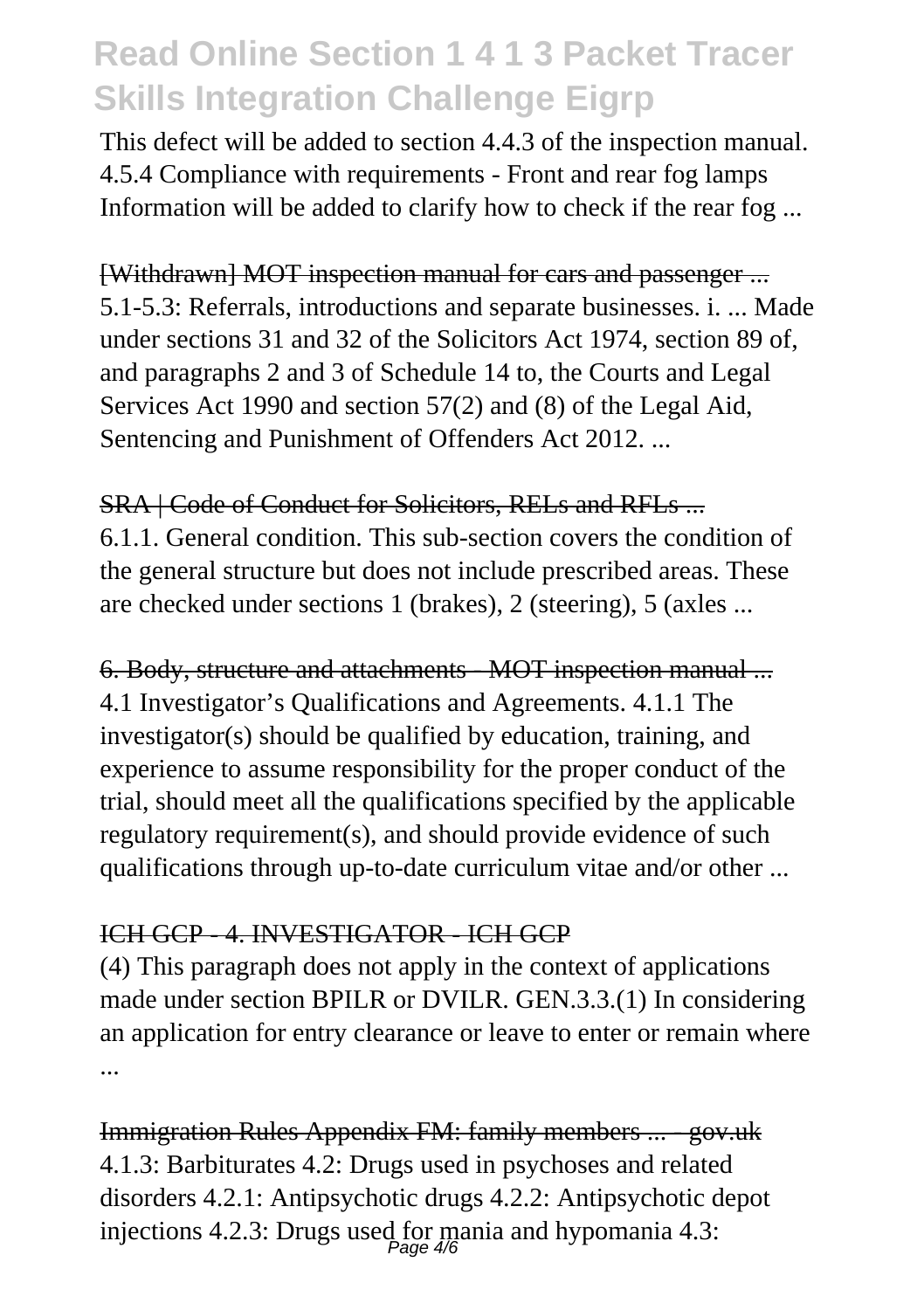Antidepressant drugs 4.3.1: Tricyclic and related antidepressant drugs 4.3.2: Monoamine-oxidase inhibitors (maois) 4.3.3: Selective serotonin re-uptake inhibitors

#### All BNF sections | OpenPrescribing

4.1.3.3 For the purposes of instructions and calculation of payments, the Mandatory Ancillary Serviceof Frequency Response as described in this Paragraph 4.1.3 shall be referred to as "Mode A Frequency Response". 4.1.3.4 The Companymay at any time instruct a to operate User any one or more BM Unit(s)so as to provide the following

#### CUSC - SECTION 4

For taxable year 2005, A makes a timely section 1296 election with respect to its stock, and thus its QEF election is automatically terminated pursuant to  $\S 1.1295-1(i)(3)$ . In 2006, A's stock in FX ceases to be marketable, and therefore its section 1296 election is automatically terminated under paragraph (h)(3) of this section.

26 CFR § 1.1296-1 - Mark to market election for marketable ... 1-1/4" Bicycle Tyres, 1-1/4" Bicycle Headsets, 4 1 2 Caravans, 1 1/4 in End A Diameter Threaded Fittings, Record 4 1 2 Plane, Sofa 3 2 1, 1/2 in End A Diameter 1 1/2 in for Tees End C Diameter Threaded Fittings, 1/2 in End B Diameter 1 1/2 in for Tees End C Diameter Threaded Fittings,